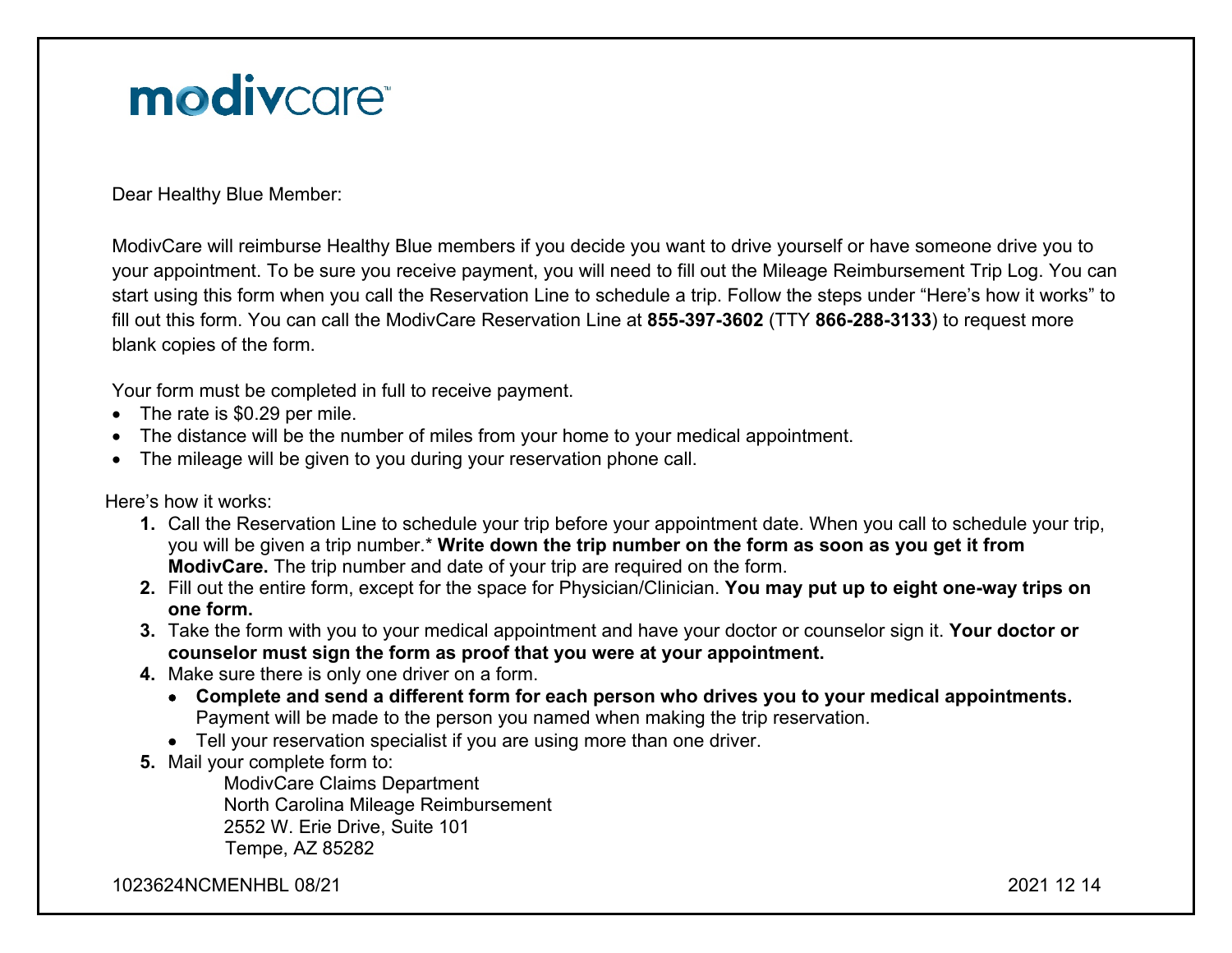- **6.** If you have any questions, issues or concerns, call ModivCare at **877-564-5665** (TTY **866-288-3133**). If a live person cannot answer your call, please leave a detailed voice message with the best phone number to reach you. Voice messages will be returned within one business day.
- **7.** Expect to receive a check based on the schedule below. The claims office follows this schedule.
	- The claims office cannot issue trip numbers.
	- All trip logs must be received by the date in the left column.
	- Allow up to 10 business days to receive payment before calling about a claim.
	- Stop payments can only be placed when 10 business days have passed from the date of mailing.

| Invoice due to claims center* | Date payment is mailed*    |
|-------------------------------|----------------------------|
| Thursday, August 12, 2021     | Friday, August 27, 2021    |
| Thursday, August 26, 2021     | Friday, September 10, 2021 |
| Thursday, September 09, 2021  | Friday, September 24, 2021 |
| Thursday, September 23, 2021  | Friday, October 08, 2021   |
| Thursday, October 07, 2021    | Friday, October 22, 2021   |
| Thursday, October 21, 2021    | Friday, November 05, 2021  |
| Thursday, November 04, 2021   | Friday, November 19, 2021  |
| Thursday, November 18, 2021   | Friday, December 03, 2021  |
| Thursday, December 02, 2021   | Friday, December 17, 2021  |
| Thursday, December 16, 2021   | Friday, December 30, 2021  |
| Thursday, December 30, 2021   | Friday, January 14, 2022   |
|                               |                            |

\***Please remember to obtain all trip numbers from the reservations department in your state.**

Blue Cross and Blue Shield of North Carolina complies with applicable federal civil rights laws and does not discriminate based on race, color, national origin, age, disability, creed, religious affiliation, ancestry, sex, gender identity or expression, or sexual orientation.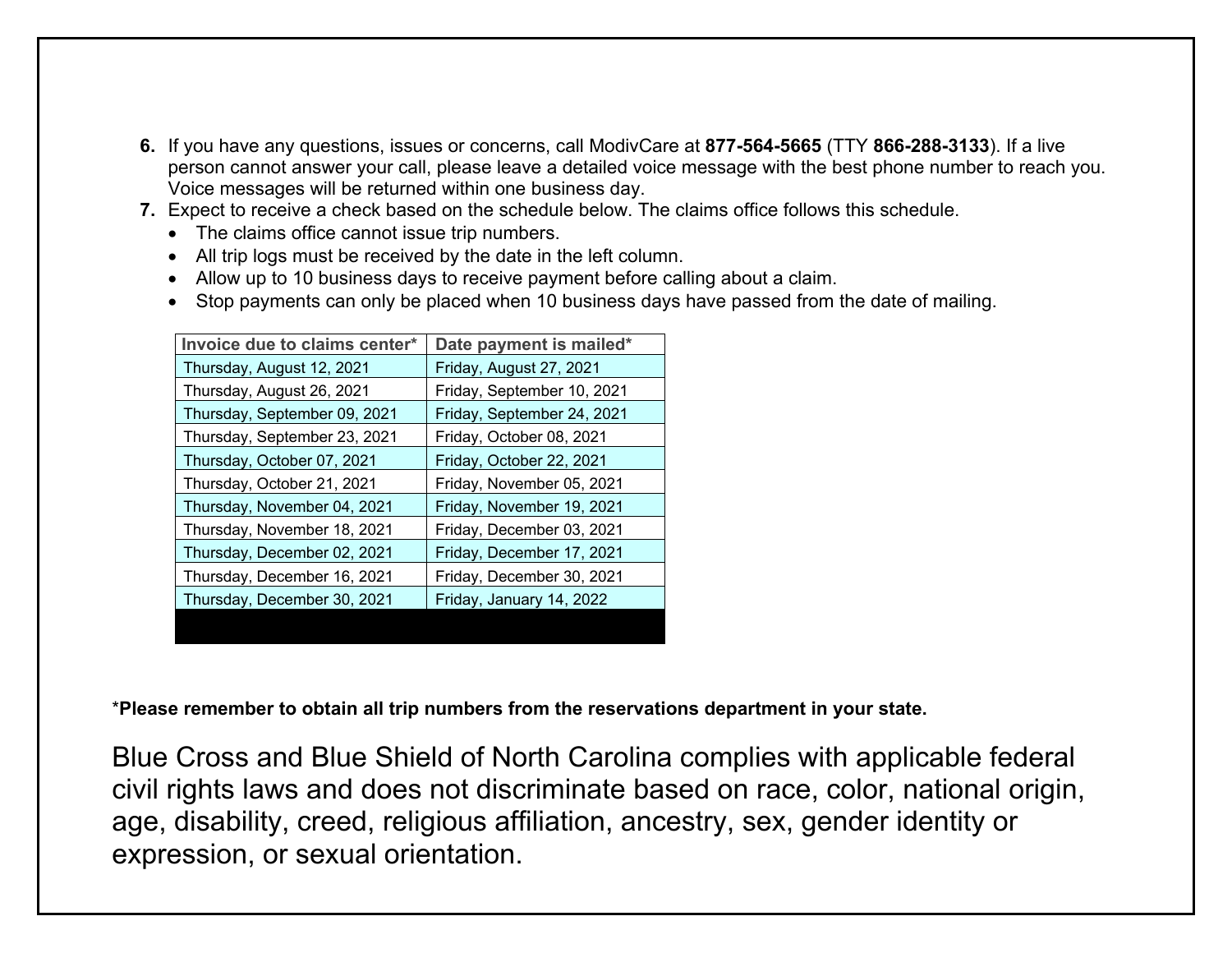## **You can get this material and other plan information in large print for free. To get materials in large print, call Member Services at 844-594-5070.**

## **If English is not your first language, we can help. Call 844-594-5070 (TTY 711).**

Blue Cross and Blue Shield of North Carolina cumple con las leyes federales de derechos civiles aplicables y no discrimina a las personas por raza, color, nacionalidad, edad, discapacidad, creencias, afiliación religiosa, ascendencia, sexo, identidad o expresión de género u orientación sexual.

**Puede obtener este material y otra información del plan en letra grande, sin costo. Para obtener el material en letra grande, llame a Servicios para Afiliados al 844-594-5070.** 

**Si el inglés no es su idioma principal, podemos ayudarlo. Llame al 844-594-5070 (TTY 711).**

Blue Cross and Blue Shield of North Carolina 遵守適用的聯邦民權法,不因種族、膚色、國籍、年齡、身體殘障、信條、 宗教信仰、血統、性別、性別認同或表達,或性取向進行歧視。

### 您可以免費獲得大字印刷版的本材料和其他計劃資訊。要獲得大字印刷版的資料,請致電會員服務部電話 **844-594-5070**。 如果英語不是您的第一語言,我們可以提供協助。請致電 **844-594-5070 (TTY 711)** 。

Healthy Blue is a Medicaid plan offered by Blue Cross and Blue Shield of North Carolina. Blue Cross and Blue Shield of North Carolina is an independent licensee of the Blue Cross and Blue Shield Association. ® Marks of the Blue Cross and Blue Shield Association. All other marks are the property of their respective owners.

ModivCare is an independent company providing medical transportation services for Healthy Blue members on behalf of Blue Cross and Blue Shield of North Carolina.